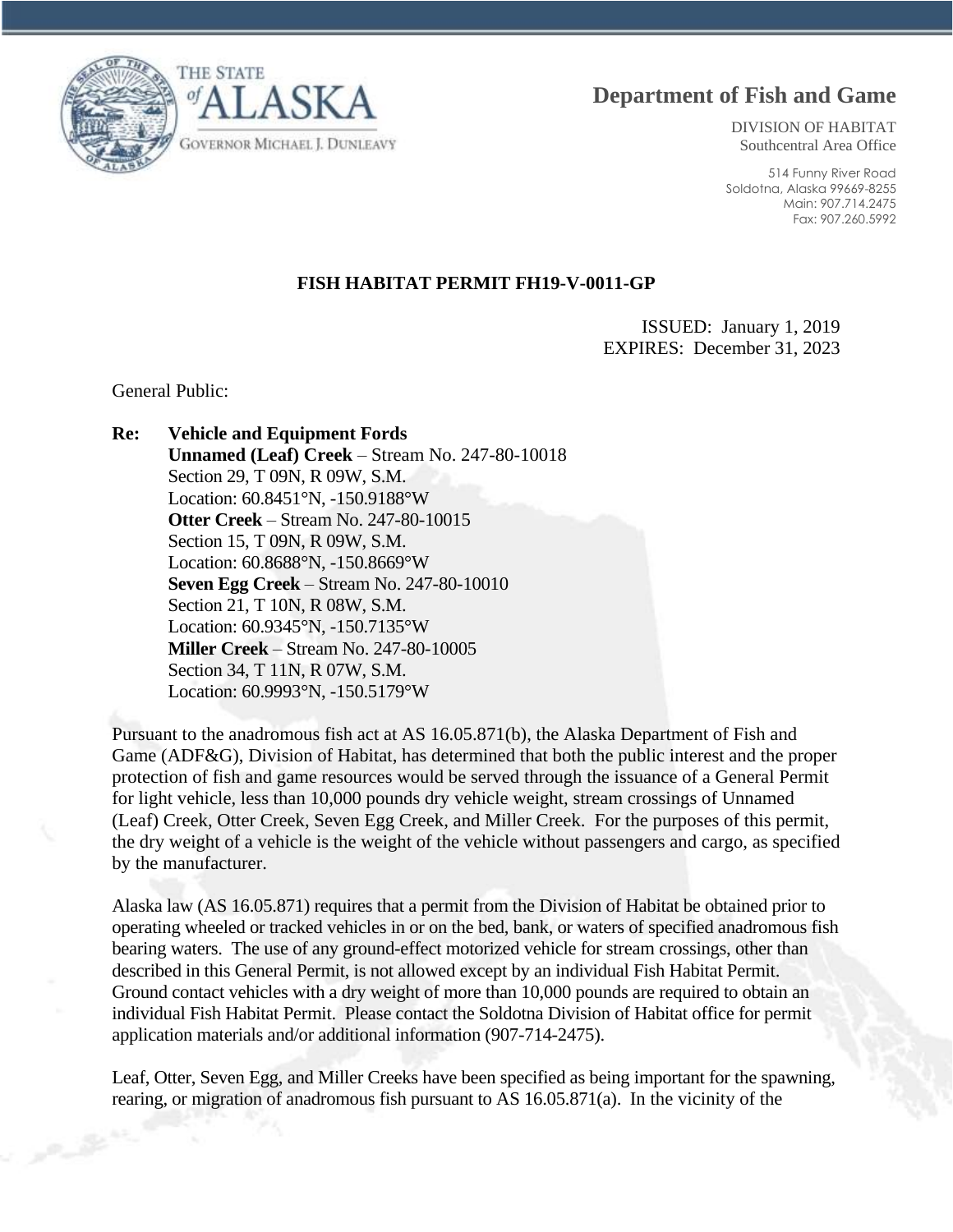crossings, Leaf, Otter, Seven Egg, and Miller Creeks provide rearing and migration habitat for coho salmon as well as resident fish species.

In accordance with AS 16.05.871(d), the movement of wheeled or tracked vehicles, less than 10,000 pounds dry vehicle weight, on the bed and banks at the referenced stream fords is hereby authorized subject to the description above, the following stipulations, and permit terms:

- 1. Stream crossings shall be made directly from bank to bank in a direction substantially perpendicular to the stream flow. Crossings are authorized only at the existing fords at the locations indicated on Map 1 (attached).
- 2. Stream banks, streambeds, or the existing fords shall not be modified, expanded, repaired, or otherwise changed without the prior written approval of ADF&G, Division of Habitat.
- 3. There shall be no removal or disturbance of vegetation or vegetated stream banks; no vehicles shall be operated on the vegetated stream banks or in a manner or location that induces erosion or sedimentation of Leaf, Otter, Seven Egg, and Miller Creeks.

## **Permit Terms**

The vehicle owner and operator (permittee), or the legal guardian of minor dependents, is responsible for the actions of contractors, agents, or other persons who participate in the approved activity. For any activity that significantly deviates from the approved plan, you shall notify the Division of Habitat and obtain written approval in the form of a permit amendment before beginning the activity. Any action taken by the permittee or agent of the permittee which increases the project's overall scope or that negates, alters, or minimizes the intent or effectiveness of any stipulation contained in this permit will be deemed a significant deviation from the approved plan. The final determination as to the significance of any deviation and the need for a permit amendment is the responsibility of the Division of Habitat. Therefore, it is recommended you consult the Division of Habitat immediately when a deviation from the approved plan is being considered.

This letter constitutes a permit issued under the authority of AS 16.05.871. Please be advised that this determination applies only to activities regulated by the Division of Habitat; other agencies also may have jurisdiction under their respective authorities. This determination does not relieve you of your responsibility to secure other permits from state, federal, or local agencies. You are still required to comply with all other applicable laws.

In addition to the penalties provided by law, this permit may be terminated or revoked for failure to comply with its provisions or failure to comply with applicable statutes and regulations. You shall mitigate any adverse effect upon fish or wildlife, their habitats, or any restriction or interference with public use that the commissioner determines was a direct result of your failure to comply with this permit or any applicable law.

You shall indemnify, save harmless, and defend the department, its agents, and its employees from any and all claims, actions or liabilities for injuries or damages sustained by any person or property arising directly or indirectly from permitted activities or your performance under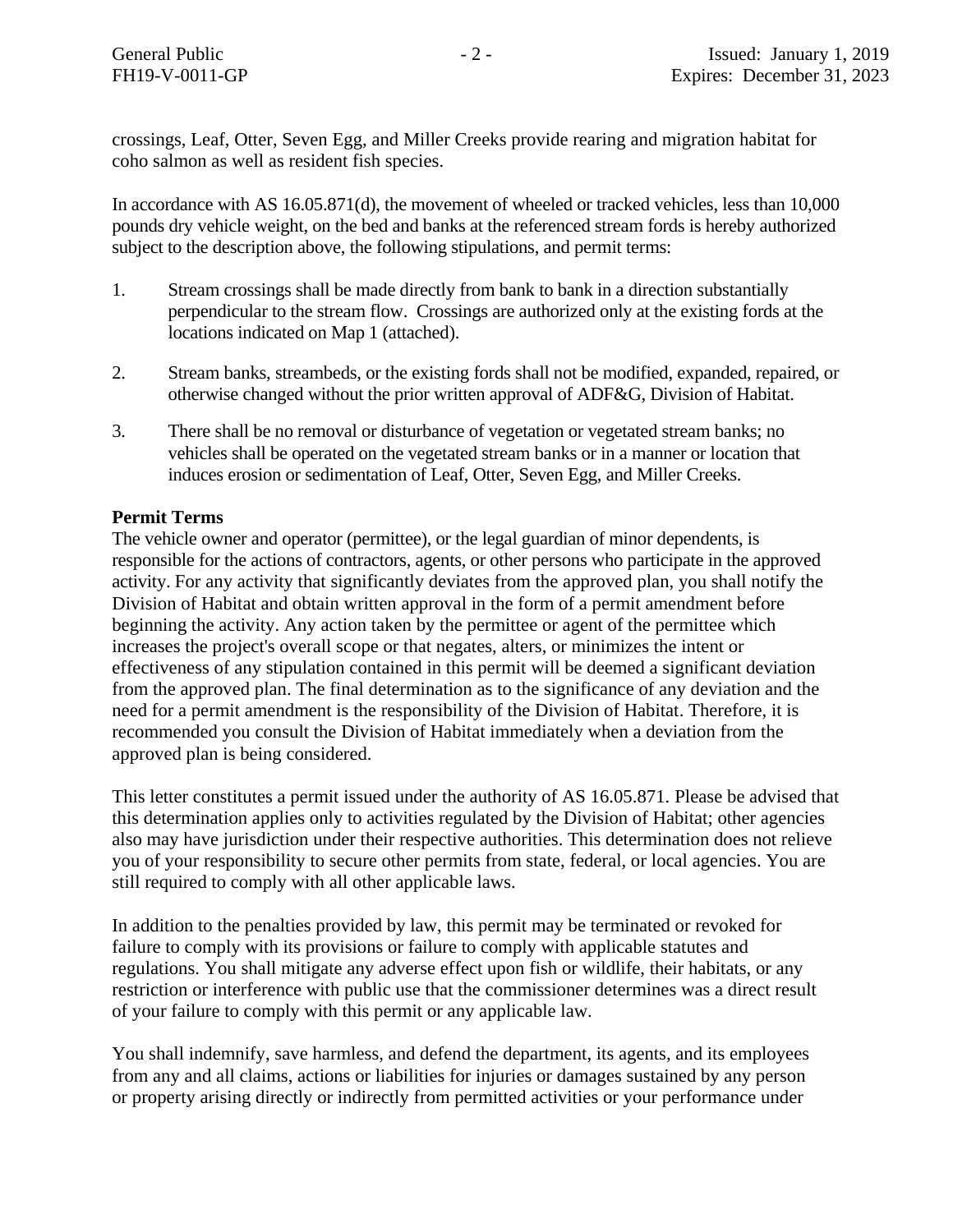this permit. However, this provision has no effect if, and only if, the sole proximate cause of the injury is the department's negligence.

You may appeal this permit decision relating to AS 16.05.871 in accordance with the provisions of AS 44.62.330-630.

Sincerely,

Doug Vincent-Lang Acting Commissioner

Brian Blossom

By: Brian Blossom Kenai Peninsula Area Manager ADF&G, Habitat Division

Enclosure: Map 1

Cc: KRC File

By email only:

AWT Soldotna ADF&G Soldotna COE-KFO